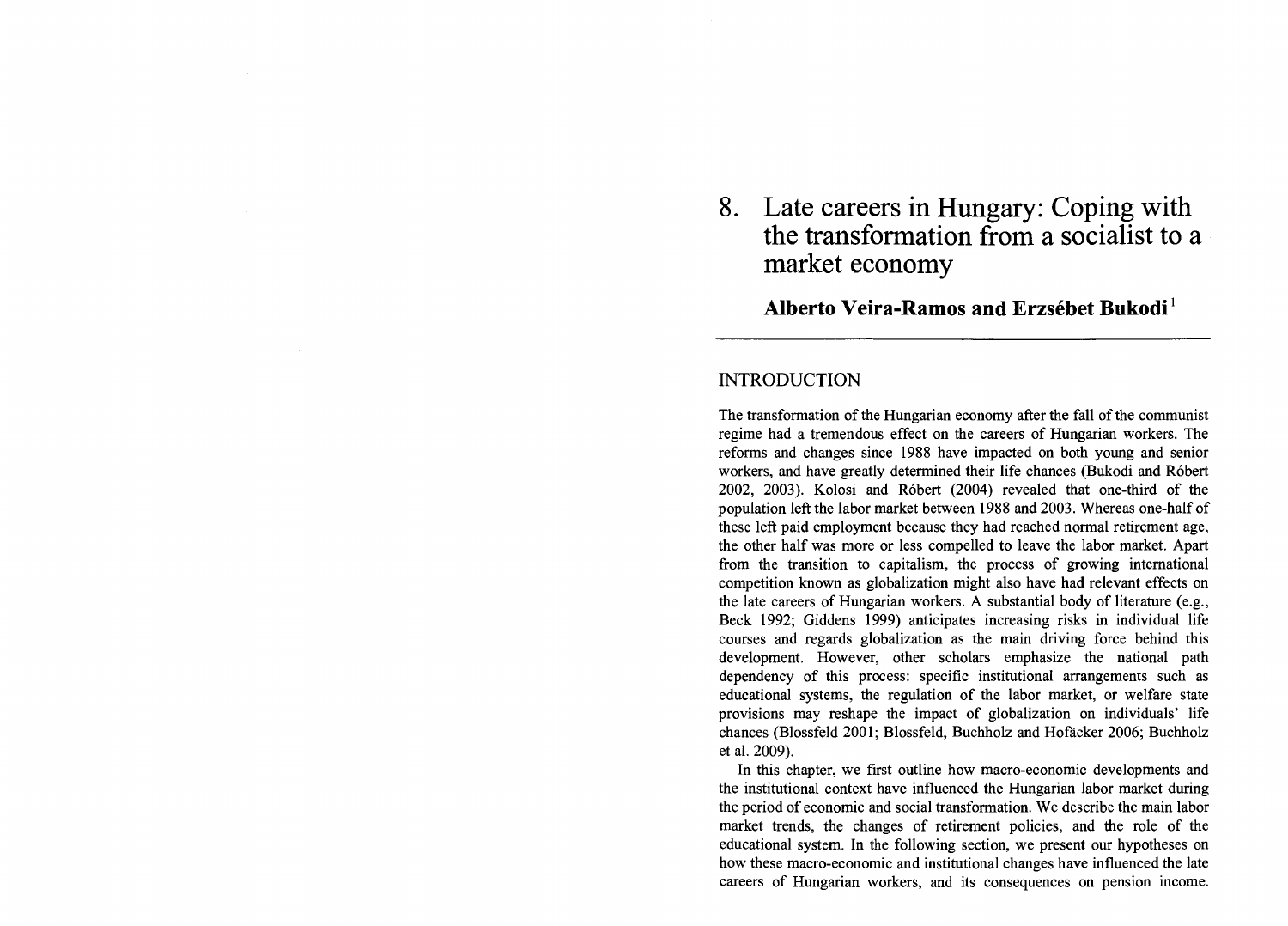Then, we describe the statistical methods used in our analyses. In the empirical part, we provide estimates from event history models predicting the risk of unemployment and the likelihood of early exit from the labor force via normal retirement or disability pension. We also provide estimates from a linear regression model examining the determinants of pension income. In our analyses, we use data from the Household Monitor Survey conducted by the TÁRKI Social Research Center in 2003. This is the most appropriate data source available, and provides the necessary information for the period between 1988 and 2003.

## ECONOMIC DEVELOPMENT AND INSTITUTIONAL CONTEXT

#### Main Labor Market Trends

The collapse of communism entailed a series of major changes in the Hungarian labor market. Many jobs were destroyed immediately after the change of regime; but later on, during the 1990s, job creation rates increased and job destruction rates fell (Commander and Koll6 2004). The creation of jobs was more intense in new private firms, whereas job destruction was the dominant trend in state-owned and privatized firms with rather old equipment. Kézdi (2002) has argued that job creation and job destruction varied substantially during the different phases of the transition to a market economy. Major destruction of low-skilled jobs and large intersectorial reallocation, partly toward skill-intensive industries, was strongest until 1995, during the transitional crises. After 1996, employment started to rise, and a pervasive skill upgrade has been seen in all sectors ever since. Overall, job creation in new firms has tended to be biased against employees with low educational attainments. It must be said that the demand for unskilled labor already started to diminish at the end of the socialist period, but it dropped even more sharply after the regime change. The number of jobs available to people with elementary school education or vocational training fell by 48 percent between 1990 and 1995, and has not risen subsequently. Skill expectations in manual work shifted upward, so that the traditional whiteand blue-collar divide gradually disappeared (Commander and Ko1l6 2004). With such an evolution of employment demand, Kertesi and Köllő (2002) concluded that the two principal changes in the labor market during the transition period were a considerable increase in the returns to skill, and a marked decrease in the retums to age and employment experience. As a result, the initial wage disadvantage of young people relative to older cohorts diminished. In other words, the transition resulted in strong discrimination against (older) unskilled workers who disproportionately lost employment in comparison to their more skilled (and younger) counterparts.

#### *Hungary* 209

## Early Retirement and Disability Pensions

Hence, it is not surprising that the employment rate of senior workers decreased sharply during the transitional crisis, and this was fostered by various incentives for early exit: instead of mass dismissals, Hungarian firms made use of early retirement and disability pension schemes as the least painful means of workforce reduction. There was, in fact, a rapid increase in the number of individuals covered by early retirement and disability pensions schemes until the mid-1990s (Széman 1994; Ko1l6 and Nacsa 2004). In 1991-97, early retirement accounted for a high and growing percentage of total retirement, rising from 23 percent in 1991 to 30 percent in 1997. However, when the government decided to raise the retirement age and introduce stricter conditions for participating in disability schemes, early retirement first dropped to 17 percent by 1998 and then to 3-4 percent by 2001.

At the beginning of the economic transition, labor market participation was high for employees of all ages, but it then decreased almost evenly across age groups. Employment rates of most age groups started to rise again only in 1997, but showed only little change among senior workers. Their employment rates increased only between  $1999$  and  $2003$  – reflecting the above-mentioned policy changes. Even though eligibility conditions for early retirement and disability pension have been tightened up gradually in recent years, only a small minority of the population over 55 years of age is currently participating in the labor market due to the use of mass early retirement schemes in previous years.

It is also noteworthy that according to census data, a significant number of Hungarians aged 55-59 receive some kind of disability payment, whereas this figure is much lower for people over 60. We believe this indicates that choosing disability pension was another widespread means for senior employees to exit from the labor market during the economic crisis and even also during the following period of economic recovery, when access to normal retirement was restricted, as is described in the next section.

|  | Table 8.1 Distribution of individuals aged 50–64 by employment status (2001) |  |  |
|--|------------------------------------------------------------------------------|--|--|
|--|------------------------------------------------------------------------------|--|--|

| Men       |       |       | Women       |                                   |                                                    |
|-----------|-------|-------|-------------|-----------------------------------|----------------------------------------------------|
| $50 - 54$ | 55-59 | 60–64 | $50 - 54$   | $55 - 59$                         | 60–64                                              |
| 61.9      | 44.3  | 4.9   | 58.8        |                                   | $1.1\,$                                            |
| 1.4       | 2.0   | 4.8   |             |                                   | 3.2                                                |
| 5.5       | 3.3   | 0.4   |             |                                   | 0.2                                                |
| 3.8       | 16.6  | 77.5  |             |                                   | 83.8                                               |
| 20.8      | 27.5  |       |             |                                   | 5.0                                                |
|           |       |       |             |                                   | 6.7                                                |
| 100.0     | 100.0 | 100.0 | 100.0       |                                   | 100.0                                              |
|           | 6.6   | 6.3   | 11.0<br>1.4 | 1.4<br>3.6<br>3.6<br>22.1<br>10.5 | 11.4<br>6.0<br>0.8<br>61.0<br>14.4<br>6.4<br>100.0 |

*Source:* Own calculations based on the Hungarian Census (2001).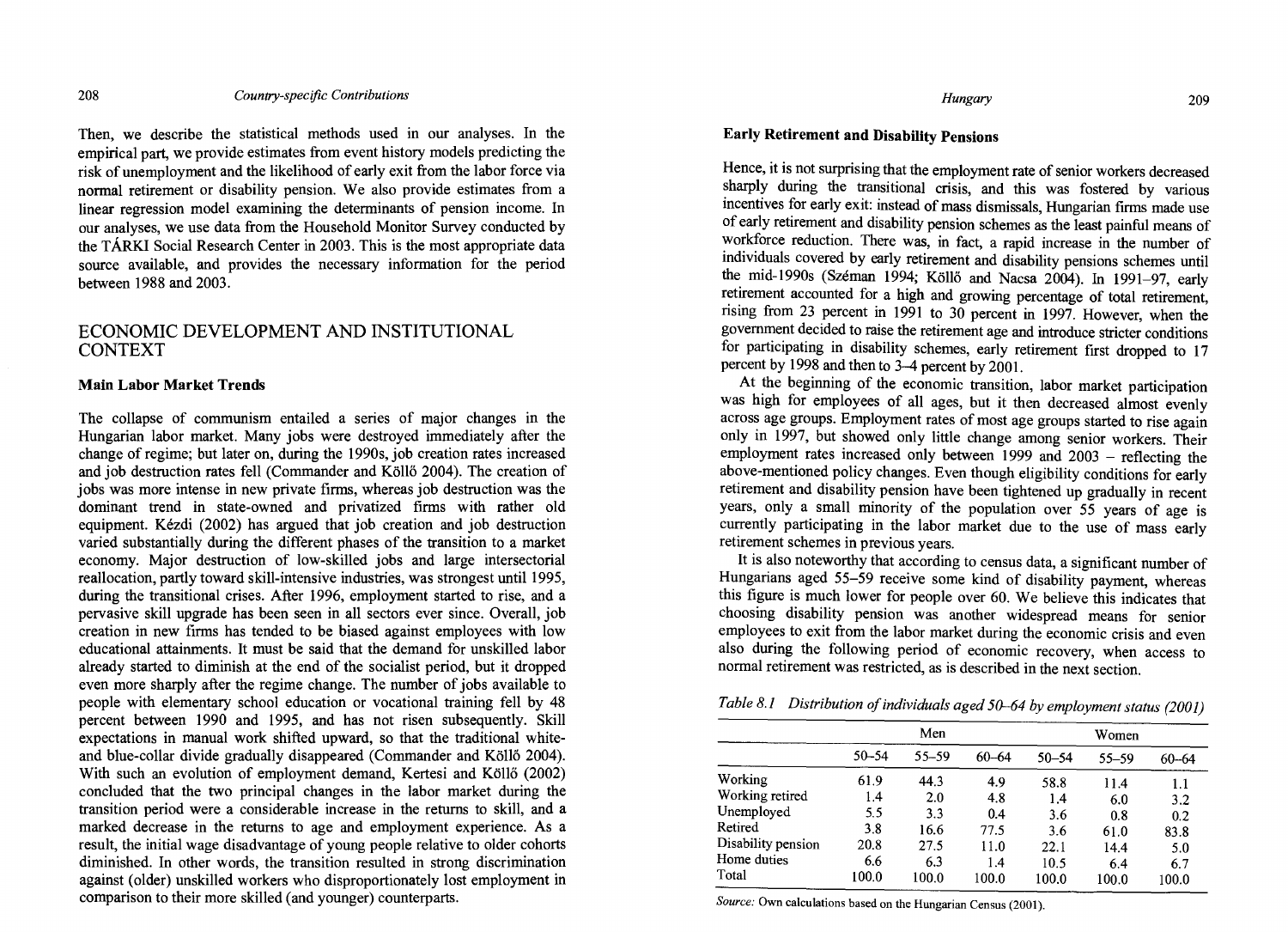## Changes in Hungarian Pension Schemes

The predecessor of the current Hungarian public pension system, established in 1929, collapsed during World War II. After the war, it was rebuilt and had gready matured by the 1980s, with near-universal coverage, generous replacement rates, and very low retirement ages (55 for women, 60 for men; see Gál and Tarcali 2003). By 1990, the (net) wage replacement of public pension amounted to an average of 66 percent. In principle, the definedbenefit pension system provided earnings-related pensions, but massive redistribution resulted in a dysfunctional system in which incentives were mixed up with solidarity (Simonovits 1999).

The transformation crisis led to several changes in the pension system between 1989 and 1992. The formally independent Pension Insurance Fund (PI) and Health Insurance Fund (HI) were separated from the state budget, and the regulations for pension contributions and benefits were reformed. The Hungarian system continued to be a defined-benefit system based on contributions, with entry and continuing pensions being calculated separately: the entry pension (i.e., newly awarded pension) is now a function of both contribution years and the average earnings throughout the assessment period. The Pension Law 1991 retained the degressive accrual rates of the socialist era in which 10 years of service meant 33 percent wage replacement. Every additional year up to 25 years added another 2 percent, and every additional year to 32 years yielded 1 percent, ending with a maximum of 70 percent. The law also introduced a (delayed) valorization of the assessed earnings used to determine entry pensions. The assessment of earnings is strongly degressive, but for a large portion of the newly retired in the last decade - even after contributing for at least 20 years - assessed earnings were so low that the pension needed to be replaced by the relatively decent minimum pension. The continuing pension is a simple increasing linear function of the previous pension. Similar to the valorization of entry pensions, continuing pensions have also been indexed according to national average wages since 1992.

OveraIl, the public pension system succeeded in protecting the aged from poverty throughout the economic crisis of the 1990s. Though pensions lost their value relative to wages, other sources of income for the nonworking population declined much faster (Gál and Tarcali 2003). Consequendy, the relative income status of pensioners improved during the last decade, thereby making pensions attractive for senior workers. As the only settled institutional system, pensions absorbed a disproportionate part of the labor market crisis of the early transition years and provided an 'escape route' for hundreds of thousands of redundant workers. However, this development undermined the long-term stability of the system and induced an extensive reform in 1998.

Although the current Hungarian pension system consists of three pillars, these correspond only partially to those typical throughout the European Union. The first pillar is a mandatory, public, pay-as-you-go system based on defined benefits. It provides eamings-related old-age, disability and survivors' benefits assessed on the basis of average salary and number of years spent in service. It encompasses all occupational groups, though special rules (e.g., for retirement age, assessment period, or accrual rates) are applied to sorne occupational groups (e.g., miners, members of the armed forces). The official retirement age for women was increased by one year in every second year until 2009, thereby raising it from age 55 to age 62. The pensionable age for men was increased from age 61 in 1998 to 62 years in 2000.

The fully funded, privately managed second pillar comprises mandatory private pension funds introduced in the 1998 pension reform. These are organized as nonprofit mutual savings associations in which members (the insured persons) are not only clients but also the exclusive owners of the fund. Private funds can be founded by businesses, professional associations, or representative bodies of employers or employees. Members are obliged to pay monthly contributions, whereas the employer is responsible for collecting, reporting and transferring contributions to the pension funds selected by these employees.

The first and second pillars combined constitute the mandatory pension component (a so-called 'mixed system'). The coverage of this compulsory system includes all persons who are engaged in some kind of gainful employrnent, and persons entering the labor market for the first time are automatically enrolled into this system. Those who acquired pension rights before 1998 could either voluntarily opt into the mixed system by September 1999 or remain in the pure pay-as-you-go scheme. The third pillar is made up of voluntary private pension funds. These were introduced in 1994 and have the same institutional and organizational settings as the second pillar funds (self-govemance, co-ownership of members, individual accounts, nonprofit principIe, defined contribution, capital-funded financing, etc.). Persons can enter a voluntary fund at their own discretion. Neither the second nor the third pillar can be regarded as occupational schemes in the literal sense, because the underlying contractual relationship is not between the employee and the employer but between the fund member and the pension fund. Nonetheless, employers are involved in more than one important respect. On the one hand, companies are allowed to establish second pillar private pension funds, or they may cooperate in setting up a voluntary pension fund by covering the costs related to its foundation. On the other hand, employers may supplement employees' monthly contributions to both types of funds.

There are three main types of early retirement that have not undergone any relevant changes in their regulation over the past few years. First, workers in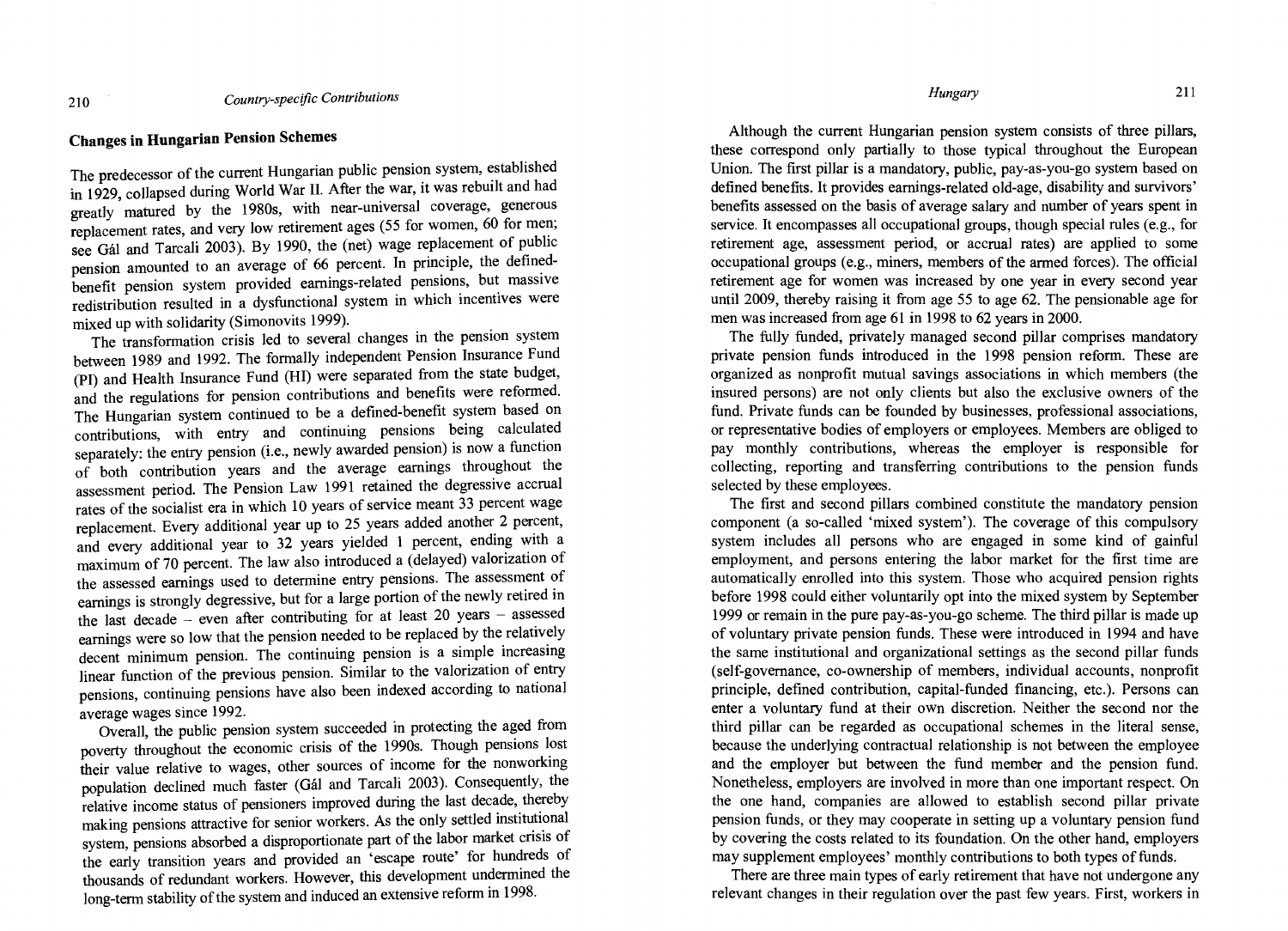physically demanding or hazardous professions are entitled to retire prior to the official retirement age. Men and women engaged in such activities for at least ten or eight years respectively are permitted to claim old-age benefit two years prior to the normal pension age. Second, those with a long duration of service (at least 33 years) are entitled to draw their pensions five (women) or two (men) years before the official retirement age. Third, anyone with at least 33 years of service may retire five years before the official age on the condition that the employer is willing to reimburse the amount of pension benefits to the State Pension Insurance Fund up to the official retirement age.

#### Globalization, Education, and Technological Innovation

Lelkes and Scharle (2004) have shown that the correlation between education and labor market status appears to have strengthened in the 1990s, because the likelihood of inactivity increased for those with low levels of education but hardly changed for the highly qualified. In 2003, only 43 percent of Hungarians aged 40–59 with just elementary education had a paid job, and 38 percent of them had already retired. Moreover, the proportion of older individuals with low education levels who are not in the labor market for at least 12 months has been gradually increasing from 'only' 3 percent in the early 1990s to 10 percent in 2003. These figures point to an extreme vulnerability of senior Hungarian workers with no or limited qualifications: they tend to lose their jobs, and their chance of reentering the labor market is distinctively low. This vulnerability is accentuated by the relatively low pressure for workers to enter further training in Hungary. Despite a general increase in job training rates over the last decade, there has been a sharp reduction in participation in further education as a function of age: whereas 15 percent of workers aged 25-34 years participated in professional and career upgrading in 2003, the corresponding rates for those aged 35-44 years were 8 percent; and for those aged 45-54 years, just 4 percent.

The diffusion of technological innovations fostered by the globalization process increases the rate of change in occupational structure and job content in modern societies. Structural changes result in mobility flows from declining (such as agriculture and industry) into expanding sectors (such as financial and business services or public services; see DiPrete et al. 2001). However, employees leaving the declining branches are not necessarily able to get a job in expanding industries. In Hungary, structural economic changes have strongly influenced the demand side of the labor market in recent decades. During the 1960s and 1970s, agricultural employment decreased gradually, and the country moved toward an industrial society. Employment in the service sector started to increase only in the 1980s and 1990s, when more and more jobs were created there. However, the increasing share of service sector workers was due only partly to an increasing demand for

services. It was also an outcome of the transformation-related economic crisis that led to the collapse of various spheres of state industry. Massive job dismissal took place in the heavy and chemical industries, textiles, construction, mining and agriculture (Ehrlich and Révész 1994). At the same time, by 2003, the share of service employment had increased to almost 60 percent for workers aged 40 and over: 30 percent were found in governmental services, 21 percent in distributive services (sales, transport), 7 percent in producer services (financial and business services, communication, etc.) and 2 percent in 'traditional' personal services.

## **HYPOTHESES**

In this section, we present our research questions and hypotheses on the impact of economic transformation, pension reforms, de-industrialization, and globalization on late careers and its consequences on pension incomes.

#### Late Careers

#### Changes over cohorts

Our first hypothesis is that senior workers belonging to more recent cohorts have higher risks of suffering unemployment than their counterparts in earlier cohorts (H1). We believe that as reforms aimed to flexibilize the labor market were implemented the risks of unemployment increased, and unstable and volatile work careers became more frequent, especially in more recent cohorts. An important reason to believe that unemployment was less severe among earlier cohorts (e.g., for workers who were already over 50 at the time of the collapse of the socialist regime) is that they could profit from statesponsored early retirement policies. These policies, aimed to prevent unemployment by channeling redundant senior workers out of the labor market into retirement, remained active only until the mid-1990s. Thus, for many workers who tumed 50 after the regulation of early retirement was tightened up, the option of leaving the labor market early no longer existed, therefore increasing their exposure to the risk of unemployment.

Our second and third hypotheses concem the transition from employment into retirement and disability pensions. We assume that the likelihood of early retirement must have decreased among more recent cohorts compared to those who were already 50 and older in 1988 (H2). After more than a decade of fertility decline, policies aiming to channel senior workers into retirement became financially unsustainable in most OECD countries, and Hungary was no exception. The pension reforms implemented by the Hungarian government during the second period of the transformation were clearly aimed at delaying the average age of retirement in the working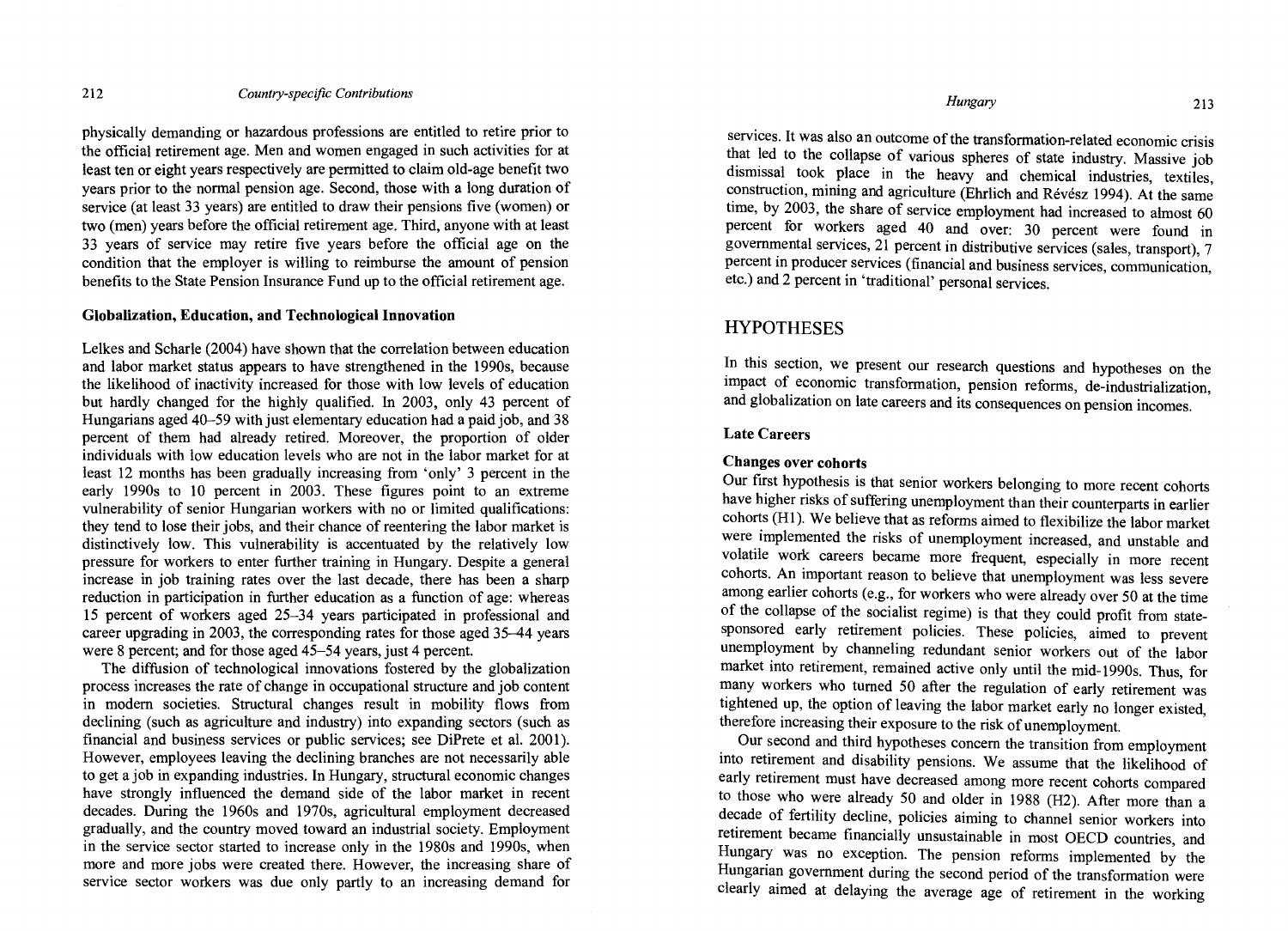population by making applications for early retirement more difficult. Another consequence of pension reforms that we expect to confirm is that, as stated earlier in this chapter, disability pensions became an altemative escape route for senior workers in the younger cohorts for whom an early retirement pension was no longer easily attainable (H3).

### **Social inequalities**

Our next three hypotheses address social inequalities. First, we expect to confirm that social class and education are major factors conditioning the risk of unemployment in late careers (H4). On the one hand, because deindustrialization is known to diminish the retums to manual work, we expect to observe that the likelihood of suffering unemployment was higher for blue-collar workers than for white-collar employees. On the other hand, since globalization entails increasing competition, tuming professional skills and higher education into crucial assets for being well positioned in the labor market, we expect to confirm that the better educated were less likely to suffer unemployment.

Second, we hypothesize that social class and education also play a crucial role in determining the relative risks of leaving the labor market either via early retirement or via disability pension (H5). We assume that the same social groups that face higher risks of unemployment also experience higher probabilities of applying for early retirement or a disability pension. Policies designed by Hungarian governments in accordance with employers' needs to actively encourage early retirement have been strongly conditioned by the dramatic economic restructuring brought about by the regime change (Bukodi and Róbert 2006). As described, such changes entailed a major shrinkage of the manufacturing and agricultural sector as well as the redundancy of less educated and less skilled workers.

Third, regarding changes over time, we expect to confirm that social inequalities have grown across the cohorts, because retums to education have increased for younger generations (Bukodi and Róbert 2002, 2003, 2006). We believe that the economic restructuring and the institutional pressures to postpone the retirement age have not impacted on all social classes and educational groups equally and, indeed, that they have brought about a trend toward increasing social inequalities (H6).

#### **Pension Income**

Regarding pension income, we propose four hypotheses. First, we assume that pension income is significantly higher among social groups that were less penalized by the de-industrialization and restructuring processes brought about by the regime change, that is to say, those with university education

#### *Hungary* 215

and belonging to the service class (H7). We also propose that instabilities in late careers have a significant impact on pension income after retirement. Thus, We expect to show that workers who suffered at least one episode of unemployment during their late career prior to retirement tend to have lower pension income (H8). We also assume that workers who choose the 'disability pattem' get a lower pension income than those who left the labor market via 'normal early retirement' (H9). This would reinforce the idea that applying for disability pension became a lesser of two evils for many workers who accepted lower pension income as a means to avoid unemployment. Finally, we shall test the assumption whether the most recent cohorts have experienced a loss in pension income compared to earlier ones (HIO) and also whether inequalities in pension income due to social class and educational attainment have increased over cohorts (Hll).

## DATA AND METHODS

We base our analyses on data from the MONITOR 2003 survey. This survey was carried out by the TÁRKI Social Research Center, and is based on a random sample of households in which all members of 15 years and older were interviewed. It is a cross-sectional survey with a retrospective employment history starting in 1988. Therefore, to analyze late careers, we organize the data as a person-year file containing both time-variant and timeconstant covariates that provide individual information for the period between 1988 and 2003. However, because information on income was collected for 2003 alone, the analyses of pension income require the design of a different data file and the use of a different statistical method of analysis.

#### **Dependent Variables and Analytical** Strategy

## **Transitions into unemployment, retirement and disability pensions**

To examine the determinants of entering into unemployment and moving into retirement or applying for a disability pension, we consider individuals aged 40-54 who had a job in 1988 (938 cases: 412 men and 526 women). Those who became retired or disabled or simply moved out of the labor market following different paths during the observation period - from 1988 to 2003 - are dropped from the risk set, becoming right censored. Those who became reemployed, which is rather rare in the Hungarian context, are reentered into the risk set. The dependent variables are therefore binary variables taking the value 1 at the time when a given individual became unemployed, retired, or disabled but otherwise taking the value O. It should be noted that those who became unemployed or moved out of the labor market but did not retire or claim a disability pension are not right censored in the analyses of retirement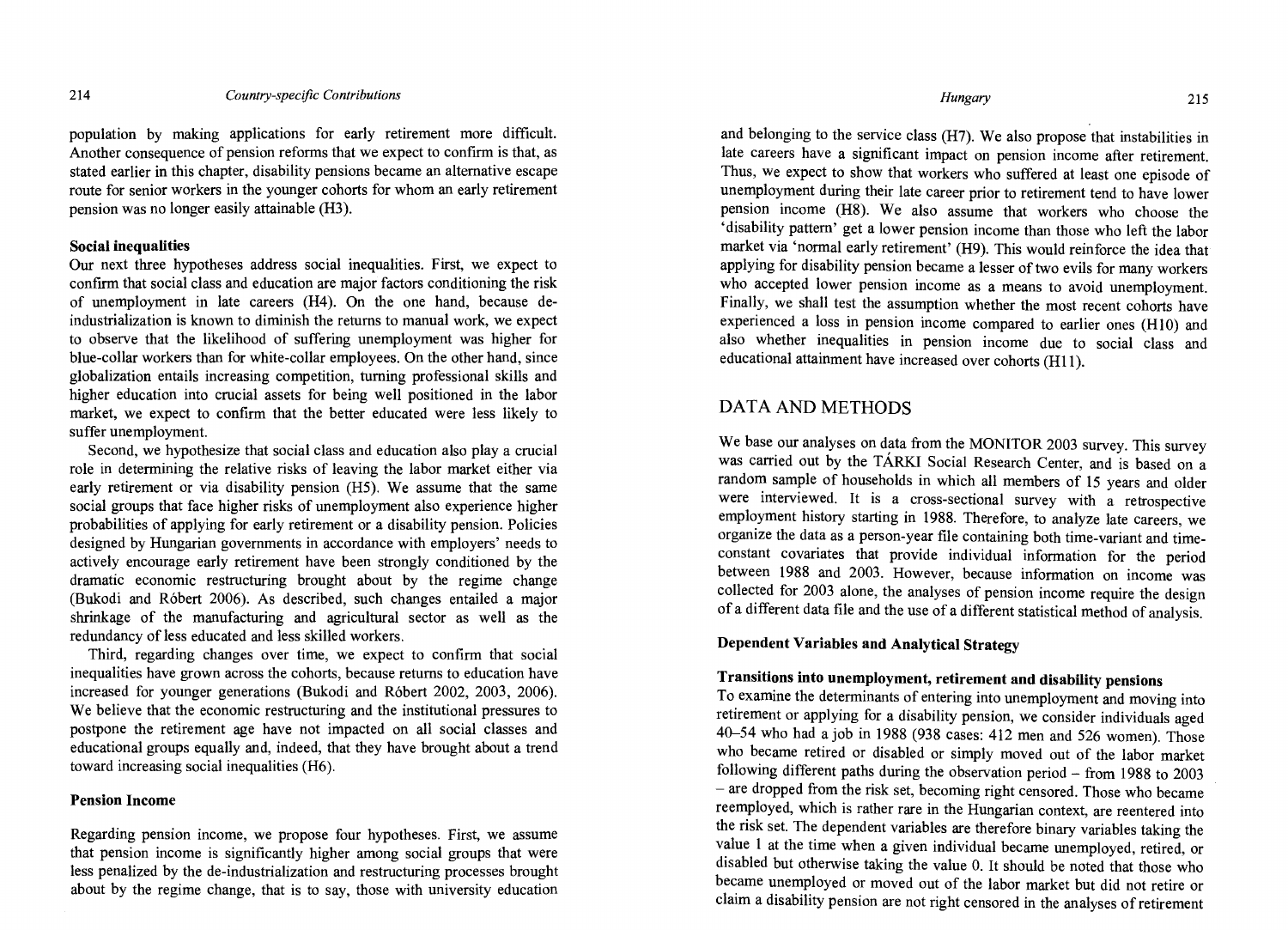*Hungary* 217

and disability pensions. For the analyses on retirement, we right censor those cases that became disabled; and conversely, for the analyses on disability, we right censor those who started receiving a disability pension.

Apart from descriptive statistics and sequence analysis, the main statistical instruments are discrete-time, event history models with three destinations. Several logit models are estimated to asses the impact of an array of independent variables on the risks of suffering unemployment and moving into retirement or claiming a disability pension. Therefore, we consider three possible transitions: transition into unemployment, into retirement, and into a disability pension. We implement separate models for men and women when analyzing transitions into retirement and to a disability pension, because official ages of retirement in Hungary differed for men and women until they finally converged to age 62 in 2009. However, for the risk of unemployment, we estimate a set of joint logit models for both men and women, ineluding one variable controlling for gender differences.

#### Pension income

After restricting the sample to 913 individuals aged 50–74 years in 2003 who were already retired, we use reported pension income in 2003 to construct our metric dependent variable. First, we convert reported income in Hungarian Forint into Euros (applying the set exchange rate on September 15, 2003) and then calculate the logarithm to reduce the effect of extreme cases.

#### Independent variables

All independent variables are binary except age, which is metric. As one of our main purposes is to compare three different cohorts, we inelude two dummies in the models to account for the effect of belonging to the later cohorts (those bom between 1934 and 1938 and those bom between 1939 and 1943) compared to the most recent one (those bom between 1944 and 1948) that serves as our reference category.

The variables designed to capture the effect of education and social elass are sets of dummies. The effect of education is accounted for by grouping individuals into four categories: those with elementary education or less, those with basic vocational training (the reference category), those with secondary education (ineluding technical secondary, academic secondary [Gymnasium or grammar school] and postsecondary) and those with tertiary education. To assess the impact of social elass, we use a collapsed version of the Erikson-Goldthorpe-Portocarero (EGP) classification. Workers are divided into five different groups: those belonging to the service class, those employed as routine non-manual employees, the self-employed, skilled manual workers (the reference category), and finally, semi-skilled and unskilled workers and agricultural laborers.

Models of retirement and disability pension also inelude one dummy variable accounting for the effect of having suffered an episode of unemployment after age 40. Additionally, in order to test the possibility that the effects of sorne of our independent variables change across cohorts, we include interaction terms in some of our models.

For the analyses of pension income, the set of independent and control variables are age of retirement (metric), cohort, type of pension (retirement pension or disability retirement pension), gender, education, social elass and one dummy variable reflecting the effect of being unemployed immediately before moving into retirement or claiming a disability pension.

## RESULTS

#### Descriptive Analyses

Table 8.2 shows that a non-negligible number of senior workers in Hungary are indeed leaving the labor market before age 50. It also indicates that inactivity rates at age 50 and the median retirement age for people employed at age 50 have increased over the cohorts. Table 8.2 additionally shows that not only inactivity but also self-employment at age 50 and unemployment after age 50 have grown across cohorts. Results also reflect an increase over cohorts in the proportion of people who leave the labor market by applying for a disability pension. This suggests a deterioration in the financial situation of an increasing number of pensioners, because disability pensions are, on average, lower than normal retirement pensions.

### Sequence Analyses

Separate sequence analyses are performed for men and women. Our results are based on two subsamples of 117 men and 120 women. In both cases, we select individuals bom between 1938 and 1942 and base both analyses on the information we have on their late careers since 1988 (when they were 46-50 years of age) until they reached age 61.

Results for men show that 65.8 percent transited directly from employment to retirement and 6.8 percent from employment to a disability pension. Up to 11.1 percent suffered unemployment before moving into retirement, and 2.6 percent suffered unemployment before claiming a disability pension. Only 2.6 percent returned from unemployment 10 employment before entering retirement. Finally, we found that only 6 percent of the observed individuals kept working until the end of the observation period.

Because the official age of retirement was lower for women, it was not too much of a surprise to find that as many as 85.5 percent of them transited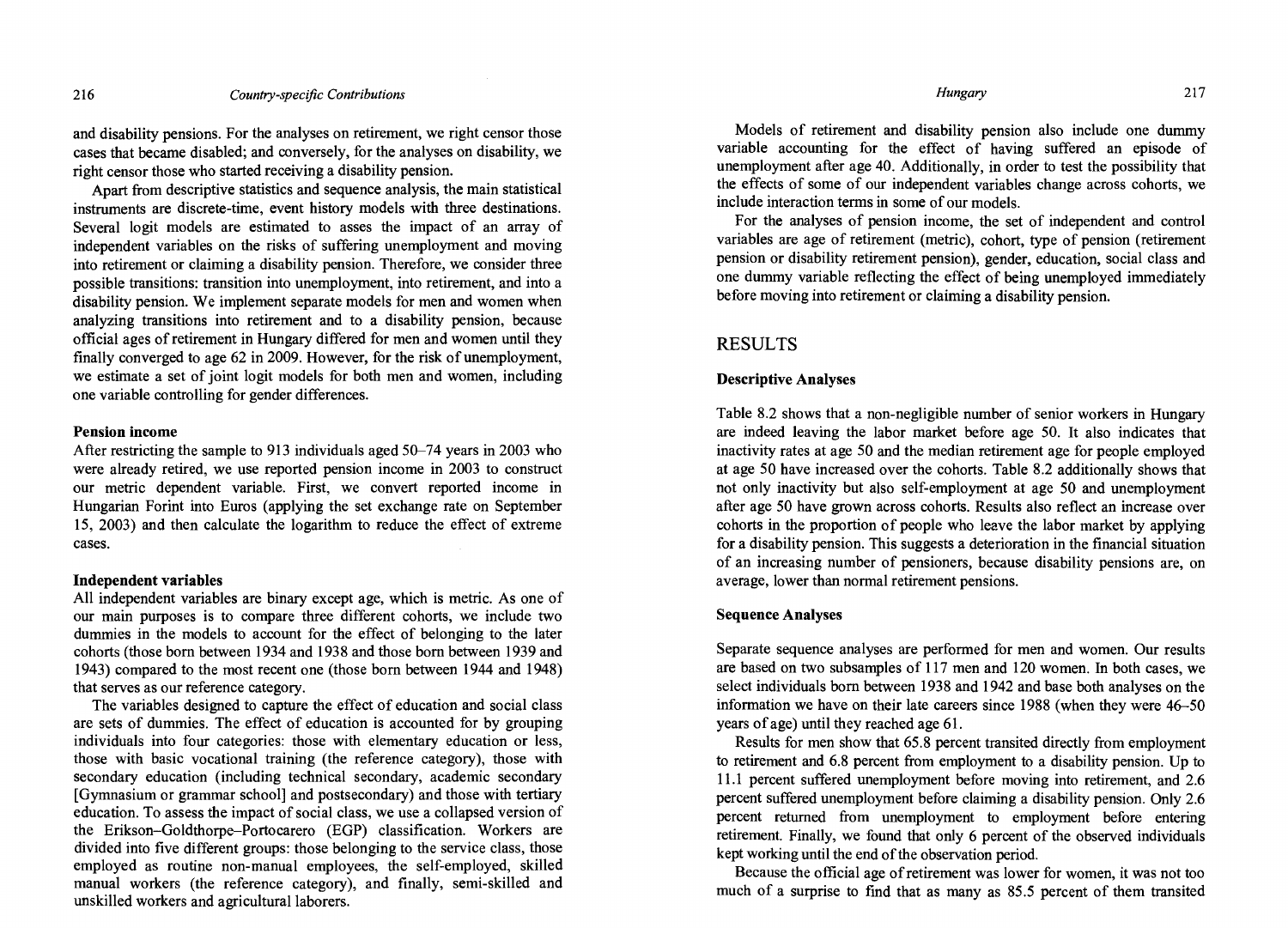directly from work to retirement. An additional 4.2 percent moved from work to disability pension. Up to 7.5 percent entered retirement after one episode of unemployrnent, and only 0.8 percent remained working during the whole observation period. We believe that as the official retirement age for women rises, their late career pathways will tend to resemble those of men.

| Table 8.2 Descriptive indicators for late career transitions and retirement |  |
|-----------------------------------------------------------------------------|--|
| across different birth cohorts                                              |  |

|                 | Men   |       |                    |                                |                                                           |
|-----------------|-------|-------|--------------------|--------------------------------|-----------------------------------------------------------|
| 1938            | 1941  | 1945  | 1938               | 1941                           | 1945                                                      |
| $-40$           | $-44$ | $-48$ | $-40$              | $-44$                          | $-48$                                                     |
|                 |       |       |                    |                                |                                                           |
| 87.22           | 70.48 |       |                    |                                | 67.56                                                     |
| 2.78            | 5.82  | 13.68 |                    |                                | 1.24                                                      |
| 0.00            | 6.67  |       |                    |                                | 3.84                                                      |
| 10.00           | 17.03 | 33.34 |                    |                                | 27.35                                                     |
|                 |       |       |                    |                                |                                                           |
| 19.44           | 17.48 | 23.16 | 7.94               | 16.79                          | 18.01                                                     |
|                 |       |       |                    |                                |                                                           |
| 57.00           | 58.00 |       | 54.00              |                                | 57.00                                                     |
| 56.70           | 55.86 | 53.89 | 54.03              |                                | 53.60                                                     |
|                 |       |       |                    |                                |                                                           |
| 94.44           | 51.46 | 7.37  | 98.41              | 89.78                          | 32.30                                                     |
| 4.17            | 22.33 | 22.11 | 1.59               | 7.30                           | 18.01                                                     |
| 1.39            | 26.21 | 70.53 | 0.00               | 2.92                           | 49.69                                                     |
|                 |       |       |                    |                                |                                                           |
| 2,827           | 2,850 | 2,379 | 2,340              | 2,214                          | 2,356                                                     |
| 2,827           | 3,204 | 3,204 | 2,301              | 2,261                          | 2,471                                                     |
| $1.979^e$       | 2,347 | 2,280 | $2,996^{\circ}$    | 1,767                          | 2,120                                                     |
| 3,305           | 3,273 | 2,877 | 2,668              | 2,769                          | 2,846                                                     |
| 3,352           | 3,674 | 3,935 | 2,662              | 2,829                          | 3,299                                                     |
| $2,246^{\circ}$ | 2,351 | 2,524 | $2,996^e$          | 2,023                          | 2,033                                                     |
|                 |       |       | 49.65<br>3.33<br>d | 75.90<br>0.00<br>3.61<br>20.48 | Women<br>69.19<br>2.92<br>3.68<br>24.21<br>53.00<br>53.32 |

*Source:* Own calculations based on the TARKI MONITOR survey (2003).

*Notes:* 

- a Our observation window starts in 1988 and ends in 2003. Therefore, the oldest cohort is observed until it reaches 60-63; the interrnediate, until 59-62; and the most recent, until 55- 58.
- b Based on those who were still employed at the age of 50.
- c Based on those who were still employed at the age of 50 and were already retired when observed in 2003.
- d Only 29.5 percent were retired before age 58, the oldest age for which we have observations from this cohort in 2003.
- e Estimates based on information from fewer than 10 cases.

*Figure* 8.1 *Sequence analysis of late career pathways for Hungarian men aged 50-61 years* 



■ Em ployed EUnemployed ■ Disabled **ZRetired ■ Other transitions** 

Source: Own calculations based on the TARKI MONITOR survey (1988-2003).

### *Figure 8.2 Sequence analysis of late career pathways for Hungarian women aged 50-61 years*





Source: Own calculations based on the TARKI MONITOR survey (1988-2003).

## **Logistic Regression** Analyses: **Transitions to Unemployment, Retirement and Disability Pension**

Here we present and discuss the results from our models of transitions to unemployment, retirement and a disability pension. Each table includes one first baseline model accounting for the effects of cohort and age. Models 2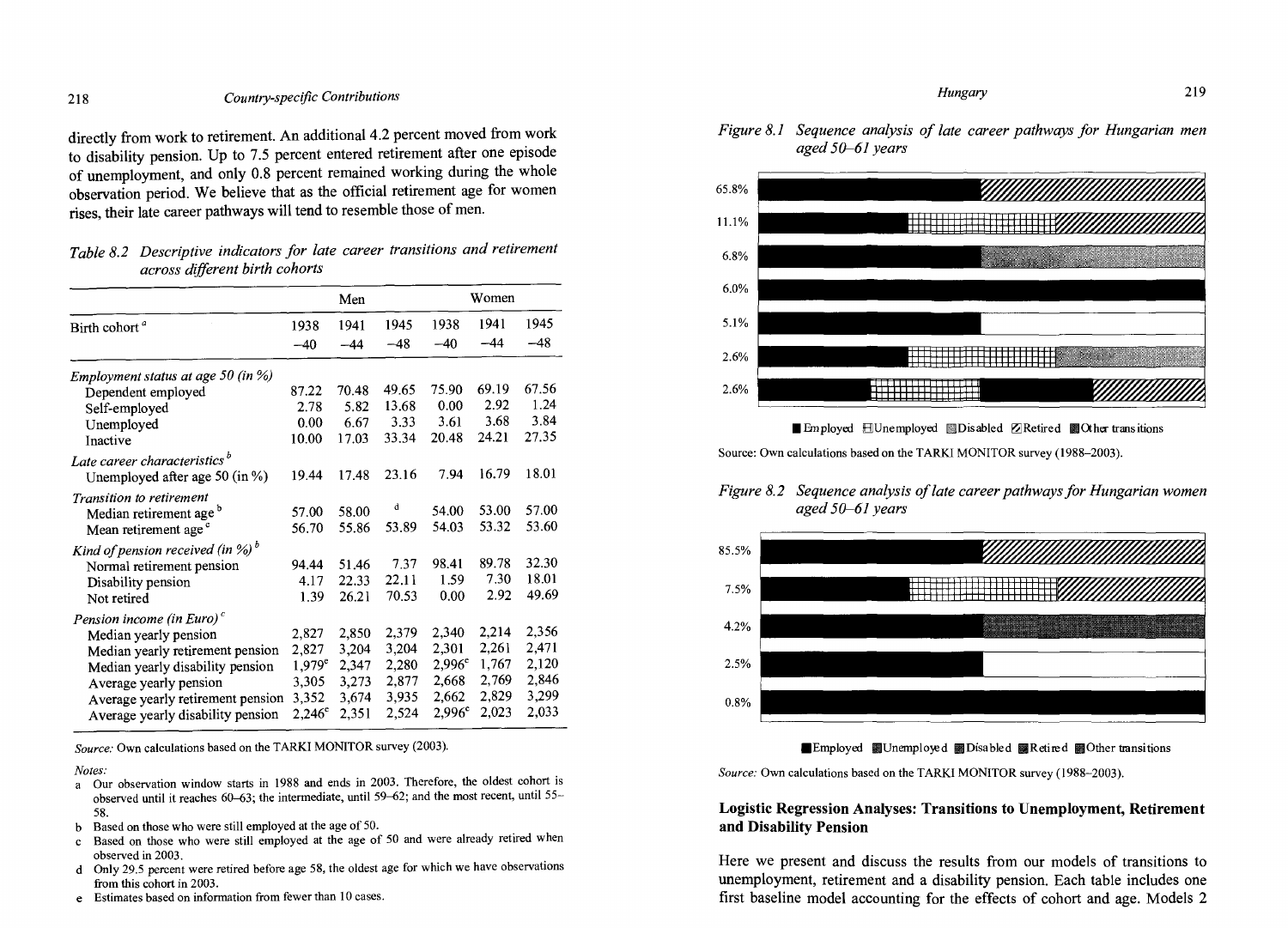and 3 reflect the effects of social class and education. For analyses on unemployment risks, Model 4 accounts for interaction effects between cohorts and social class and Model 5 accounts for interactions between cohorts and education. For analyses on transitions to retirement and a disability pension, Model 4 includes a dummy controlling for previous unemployment experience and Model 5 includes the interaction terms between cohorts and education. We do not show models accounting for interactions between cohorts and social class, because none of them were significant.

#### **Unemployment**

The transformation of Hungary into a market economy created a new scenario in which secure employment is no longer guaranteed by governmental doctrine. The results in Table 8.3 clearly reflect such contextual change, indicating that during their late careers the two more recent cohorts  $(1939-43$  and  $1944-48$ ) suffered higher risks of unemployment than the oldest one (1934-38). It must be noted that the oldest cohort comprises those individuals who were already 50-54 in 1988 (when the socialist system collapsed); thus, they were 'old enough' to benefit from the generous early retirement pension provisions offered by the state during the first phase of the transition. This measure, intended to keep unemployment rates low, seems to have been quite effective.

Our models also show that unemployment risks were higher for manual workers than for white-collar employees. We also found strong evidence indicating that those who completed tertiary education were better sheltered against unemployment than the rest. Conceming the evolution of the impact of social class over time, we have not found any statistically significant trend. However, we found some signs that educational inequalities in the risk of unemployrnent have increased among senior workers over the period covered by this study. A significant increase in the risk of unemployment is observed for those who have only elementary or secondary education when results for the two more recent cohorts are compared. AH these findings are consistent with the well-known facts that de-industrialization implies a reduction in employment opportunities for blue-collar workers and that globalization increasingly rewards the better educated.

#### **Retirement**

Estimates for the transition to early retirement shown in Tables 8.4 for men and 8.5 for women reflect how dramatically individual behavior responded to institutional changes in the Hungarian context. On the one hand, the higher likelihood of retirement experienced by workers of the oldest cohort must be interpreted as a consequence of governmental policies encouraging early

| Table 8.3 Unemployment risk of Hungarian women and men in the late |  |  |
|--------------------------------------------------------------------|--|--|
| career (logistic regression model)                                 |  |  |

|                                                                                                                                                                                                                                                                               | $\mathbf{1}$        | $\overline{2}$                              | 3                             | 4                                          | 5                                                    |
|-------------------------------------------------------------------------------------------------------------------------------------------------------------------------------------------------------------------------------------------------------------------------------|---------------------|---------------------------------------------|-------------------------------|--------------------------------------------|------------------------------------------------------|
|                                                                                                                                                                                                                                                                               |                     |                                             |                               |                                            |                                                      |
| Cohorts<br>1934-38<br>1939-43<br>1944–48 (ref.)                                                                                                                                                                                                                               | -1.83**<br>0.02     | $-2.05**$<br>$-0.05$                        | $-2.04**$<br>$-0.07$          | $-2.30*$<br>0.12                           | $-1.96+$<br>$0.54+$                                  |
| Age (40 plus)                                                                                                                                                                                                                                                                 | $0.04*$             | $0.05**$                                    | $0.05**$                      | $0.05**$                                   | $0.05**$                                             |
| Gender<br>Male (ref.)<br>Female                                                                                                                                                                                                                                               |                     | $-0.07$                                     | 0.00                          | $-0.07$                                    | 0.00                                                 |
| Social class<br>Service class<br>Routine non-manual<br>Self-employed<br>Skilled worker (ref.)<br>Unskilled worker                                                                                                                                                             |                     | $-0.94**$<br>$-0.47$<br>$-0.90$<br>$0.53**$ |                               | $-0.99**$<br>$-0.34$<br>$-0.88$<br>$0.63*$ |                                                      |
| Education<br>Elementary<br>Vocational (ref.)<br>Secondary<br>Tertiary                                                                                                                                                                                                         |                     |                                             | 0.32<br>$-0.55*$<br>$-1.43**$ |                                            | $0.69**$<br>$-0.27$                                  |
| Interaction effects <sup>a</sup><br>1934–38 * Service class<br>1934-38 * Unskilled<br>1939-43 * Service class<br>1939-43 * Routine<br>1939-43 * Unskilled<br>1934-38 * Elementary<br>1934-38 * Secondary<br>1939-43 * Elementary<br>1939-43 * Secondary<br>1939-43 * Tertiary |                     |                                             |                               | 1.19<br>0.10<br>0.00<br>$-0.43$<br>$-0.27$ | $-1.61*$<br>$-0.34$<br>0.38<br>$-1.01**$<br>$-0.88+$ |
| Constant                                                                                                                                                                                                                                                                      | $-5.64**$           | $-6.21**$                                   | $-6.10**$                     |                                            | 0.26                                                 |
| Observations<br>Cases<br>Events                                                                                                                                                                                                                                               | 8,397<br>938<br>172 | 8,397<br>938<br>172                         | 8,397<br>938<br>172           | $-6.23**$<br>8,397<br>938<br>172           | $-6.32**$<br>8,397<br>938<br>172                     |
| Log Pseudo Likelihood                                                                                                                                                                                                                                                         | $-827.54$           | $-803.09$                                   | $-805.61$                     | $-802.31$                                  | $-801.01$                                            |

*Source: Own calculations based on the TARKI MONITOR survey (1988-2003). Notes:* 

\*\* Effect significant at  $p < 0.01$ , \* effect significant at  $p < 0.05$ , + effect significant at  $p < 0.10$ . a Some interaction effects were not calculated due to lack of cases or events.

*Hungary* 221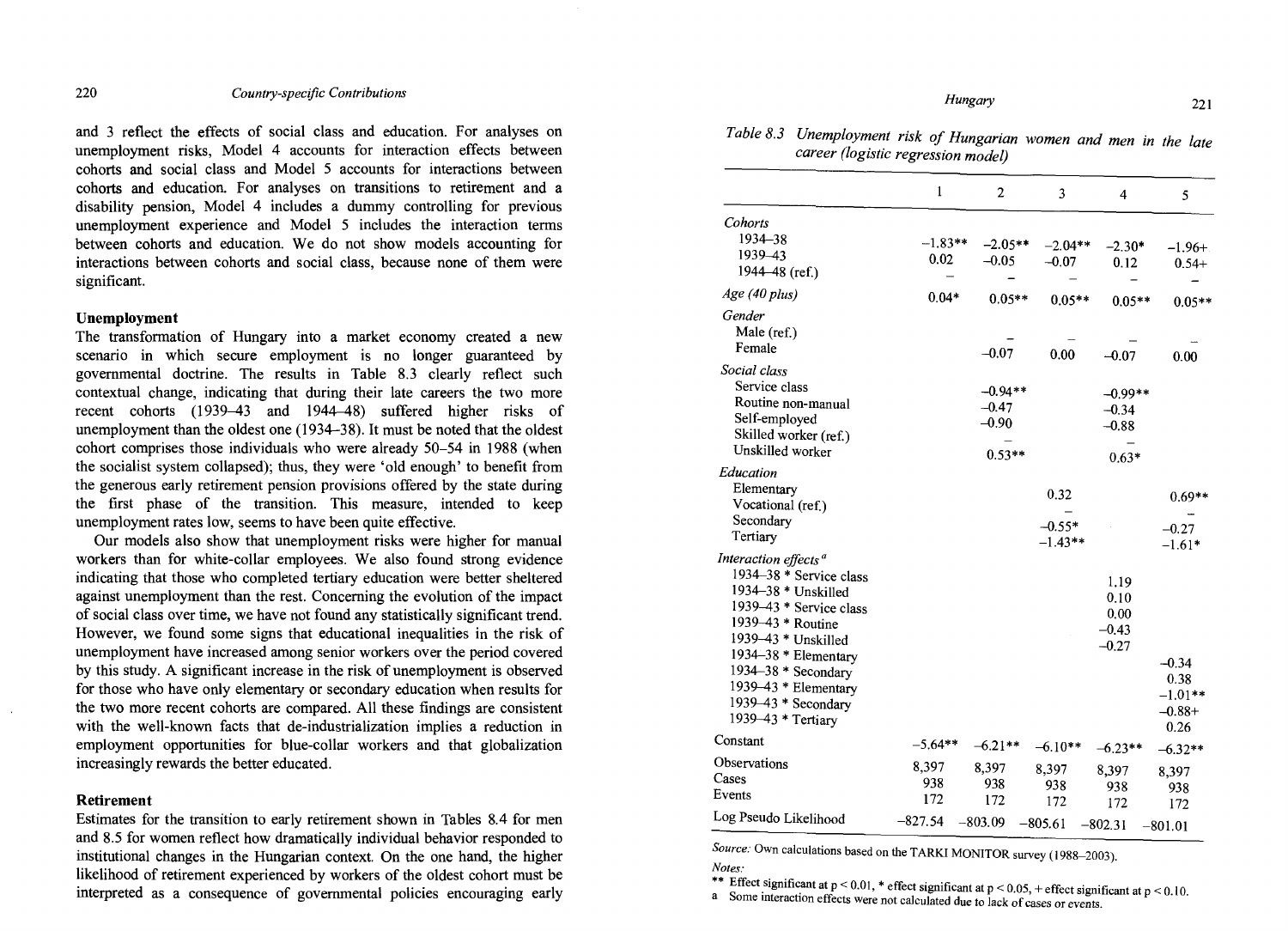retirement during the first phase of the transition. Such policies were particularly appealing to an increasing number of redundant senior workers for whom early retirement seemed a far better alternative than unemployment. On the other hand, the decreased risk of retirement among workers in the most recent cohort is the result of several pension reforms carried out by the Hungarian government during the 1990s in order to delay the average age of

*Table* 8.4 *Transition to retirement of Hungarian men in the late career (logistic regression model)* 

|                                                                                                                                                                                        | 1                                | $\overline{2}$                       | 3                                 | 4                                      | 5                                                     |
|----------------------------------------------------------------------------------------------------------------------------------------------------------------------------------------|----------------------------------|--------------------------------------|-----------------------------------|----------------------------------------|-------------------------------------------------------|
| Cohorts<br>1934-38<br>1939-43                                                                                                                                                          | $1.12***$<br>$1.03**$            | $0.94**$<br>$0.94**$                 | $1.08***$<br>$1.01**$             | $1.20**$<br>$1.02**$                   | $1.12**$<br>0.57                                      |
| 1944–48 (ref.)                                                                                                                                                                         |                                  |                                      | $0.35**$                          | $0.34**$                               | $0.35**$                                              |
| Age (40 plus)                                                                                                                                                                          | $0.33**$                         | $0.35**$                             |                                   |                                        |                                                       |
| Social class<br>Service class<br>Routine non-manual<br>Self-employed<br>Skilled worker (ref.)<br>Unskilled worker                                                                      |                                  | $-0.43*$<br>0.28<br>$-1.28*$<br>0.30 |                                   |                                        |                                                       |
| Education<br>Elementary<br>Vocational (ref.)<br>Secondary<br>Tertiary                                                                                                                  |                                  |                                      | 0.18<br>$-0.19$<br>$-0.72**$      | 0.18<br>$-0.13$<br>$-0.65*$<br>$0.63*$ | $-0.18$<br>$-1.16+$<br>$-0.33$<br>$0.61*$             |
| Experienced unemployment                                                                                                                                                               |                                  |                                      |                                   |                                        |                                                       |
| Interaction effects <sup>a</sup><br>1934-38 * Elementary<br>1934-38 * Secondary<br>$1934 - 38$ * Tertiary<br>$1939 - 43$ * Elementary<br>$1939 - 43 *$ Secondary<br>1939–43 * Tertiary |                                  |                                      |                                   |                                        | 0.02<br>1.13<br>$-0.76$<br>0.82<br>$1.24+$<br>$-0.01$ |
| Constant                                                                                                                                                                               | $-21.45**$                       |                                      | $-22.41***$ $-22.09**$ $-21.87**$ |                                        | $-22.00**$                                            |
| Observations<br>Cases<br>Events<br>Log Pseudo Likelihood                                                                                                                               | 4,157<br>412<br>203<br>$-611.60$ | 4,157<br>412<br>203<br>$-601.61$     | 4,157<br>412<br>203<br>$-604.40$  | 4,157<br>412<br>203<br>$-601.22$       | 4,157<br>412<br>203<br>$-596.63$                      |

*Source:* Own calculations based on the TARKI MONITOR survey (1988-2003).

*Notes:* \*\* Effect significant at p < 0.01, \* effect significant at p < 0.05, + effect significant at p < 0.10.

a No significant interaction effects for social class were observed.

*Hungary* 223

retirement. This major policy shift, common to many other European societies, was adopted as a response to the problem of demographic ageing.

Conceming social inequalities, Models 2 and 3 from both tables indicate that those who belong to the service class face lower risks of early retirement than the rest  $-$  not counting the self-employed. It is not surprising that the self-employed are the less likely to retire early, because these types of

*Table* 8.5 *Transition to retirement of Hungarian women in the late career (logis tic regression model)* 

|                                  | 1          | 2         | 3         | 4                                | 5          |
|----------------------------------|------------|-----------|-----------|----------------------------------|------------|
| Cohorts                          |            |           |           |                                  |            |
| 1934-38                          | $1.19**$   | $1.12**$  | $1.11***$ | $1.24**$                         | $2.23**$   |
| 1939-43                          | $0.84**$   | $0.83**$  | $0.86**$  | $0.94**$                         | $1.40**$   |
| 1944-48 (ref.)                   |            |           |           |                                  |            |
| Age (40 plus)                    | $0.34**$   | $0.35**$  | $0.36**$  | $0.35**$                         | $0.36**$   |
| Social class                     |            |           |           |                                  |            |
| Service class                    |            | $-0.31$   |           |                                  |            |
| Routine non-manual               |            | $-0.11$   |           |                                  |            |
| Self-employed                    |            | $-0.81*$  |           |                                  |            |
| Skilled worker (ref.)            |            |           |           |                                  |            |
| Unskilled worker                 |            | 0.16      |           |                                  |            |
| Education                        |            |           |           |                                  |            |
| Elementary                       |            |           | $-0.20$   | $-0.21$                          | $-0.07$    |
| Vocational (ref.)                |            |           |           |                                  |            |
| Secondary                        |            |           | $-0.42*$  | $-0.36+$                         | 0.19       |
| Tertiary                         |            |           | $-1.00**$ | $-0.92**$                        | $-0.29$    |
| Experienced unemployment         |            |           |           | $0.55*$                          | $0.62*$    |
| Interaction effects <sup>a</sup> |            |           |           |                                  |            |
| 1934-38 * Elementary             |            |           |           |                                  | $-0.86+$   |
| 1934-38 * Secondary              |            |           |           |                                  | $-1.42**$  |
| 1934–38 * Tertiary               |            |           |           |                                  | $-1.17$    |
| 1939-43 * Elementary             |            |           |           |                                  | $-0.15$    |
| 1939-43 * Secondary              |            |           |           |                                  | $-0.85+$   |
| 1939–43 * Tertiary               |            |           |           |                                  | $-0.97+$   |
| Constant                         | $-20.51**$ |           |           | $-20.80**$ $-21.01**$ $-20.71**$ | $-21.51**$ |
| Observations                     | 4,600      | 4,600     | 4,600     | 4,600                            | 4,600      |
| Cases                            | 526        | 526       | 526       | 526                              | 526        |
| Events                           | 342        | 342       | 342       | 342                              | 342        |
| Log Pseudo Likelihood            | $-929.69$  | $-924.75$ | $-919.28$ | $-915.75$                        | $-909.91$  |

*Source:* Own calculations based on the TARKI MONITOR survey (1988-2003).

*Notes:* 

\*\* Effect significant at  $p < 0.01$ , \* effect significant at  $p < 0.05$ , + effect significant at  $p < 0.10$ .

a No significant interaction effects for social class were observed.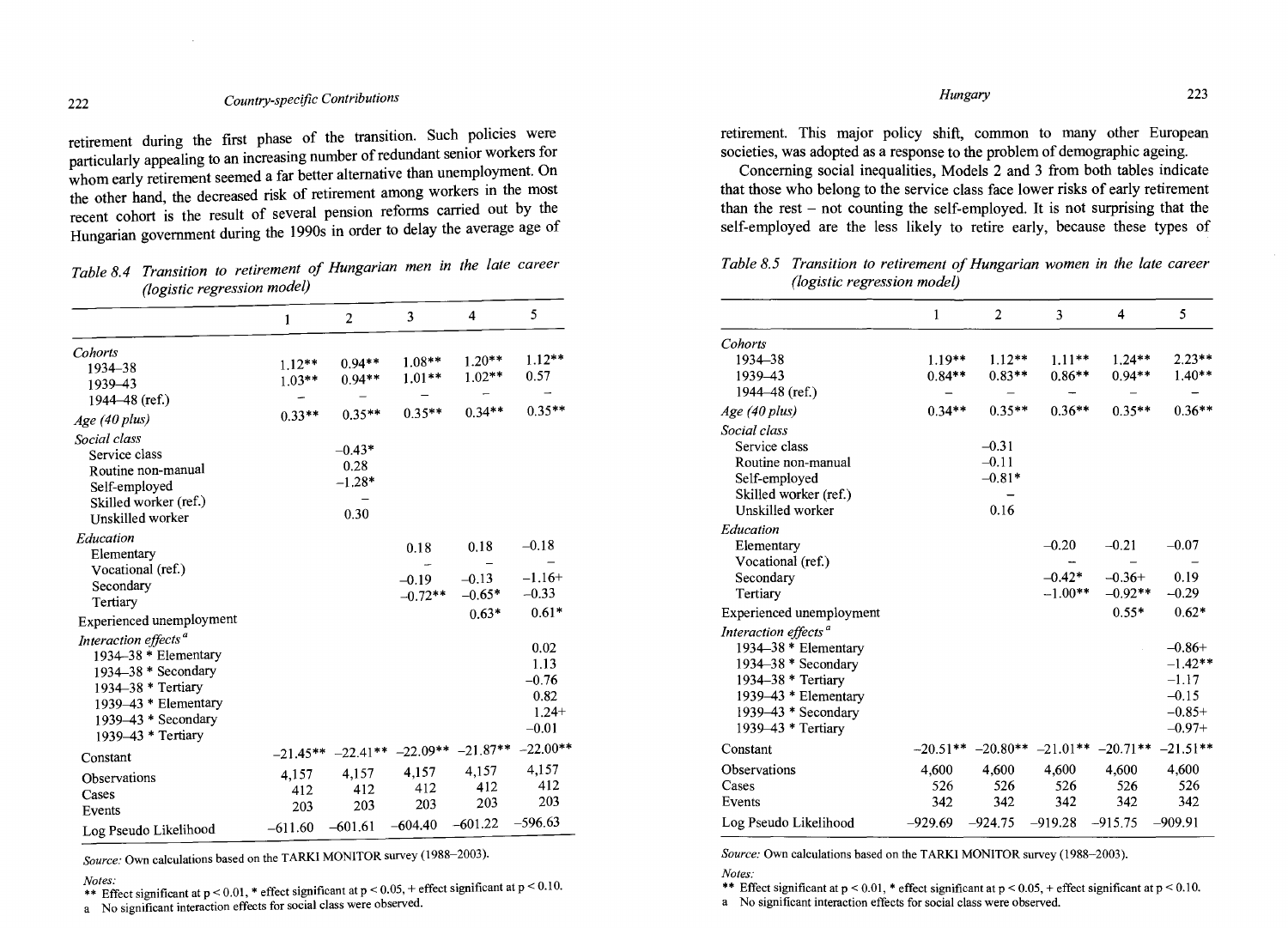workers tend to remain active until older ages in all developed economies (Blöndal and Scarpetta 1998), and Hungary does not seem to be an exception here. Plus, most early retirement plans implemented by the Hungarian government targeted mainly employees and not the self-employed (Bukodi and Róbert 2006).

Our models also indicate that men and women with tertiary education are less likely to retire early than those with lower education, even after controlling for previous unemployment experiences that are more frequent among less educated workers.

Models accounting for interaction effects between cohort and education show that social inequalities remained the same for men but increased for women when comparing the oldest (1934-38) with the intermediate (1939- 43) cohorts. However, compared to the oldest and intermediate cohorts, the effects of education appear to be less pronounced in the most recent cohort (1944-48). We also computed models accounting for interaction effects between cohorts and social class, but no coefficient was found to be significant.

#### Disability pension

According to previous research, transitions into disability pension have become more common than early retirement in recent years (Bukodi and Róbert 2006). Our results shown in Tables 8.6 and 8.7 also indicate that the likelihood of applying for a disability pension has increased significantly across the three cohorts. They also confirm the existence of important social inequalities, indicating that this likelihood depends greatly on educational attainment. People with only elementary education are more prone to choose this less attractive pathway into retirement than people with vocational training or secondary education, who, in tum, are also more likely to apply for a disability pension than those with tertiary education. All this holds true even after controlling for previous unemployment experiences. With respect to social class, only the self-employed are significantly less likely than the rest to retire via a disability pension. This 'basic' inequality structure conditioning the risks of applying for a disability pension is found in each cohort, suggesting that this is the route out of the labor market for people at the lower end of the educational system, and no major changes have occurred over time.

#### Linear Regression Analysis: Pension Income

Results presented in Table 8.8 show that in 2003, after 15 years of economic transformation and institutional reforms, pension income in Hungary is greatly determined by social class and educational attainment.

Coefficients indicate that those who worked as white-collar employees (especially the service class) eam more after retirement than those employed as blue-collar workers. Furthermore, among manual workers, the unskilled have lower levels of pension income than the skilled. Conceming the role of education, results clearly show that the higher educated (especially those with a university degree) tend to benefit from higher pensions after retirement.

## *Table* 8.6 *Transition to disability pension of Hungarian men in the late career (logistic regression model)*

|                                  | 1         | $\overline{2}$ | 3         | 4         | 5          |
|----------------------------------|-----------|----------------|-----------|-----------|------------|
| Cohorts                          |           |                |           |           |            |
| 1934-38                          | $-3.54**$ | $-3.74**$      | $-3.65**$ | $-3.46**$ | $-16.53**$ |
| 1939-43                          | $-1.13**$ | $-1.20**$      | $-1.15**$ | $-1.12**$ | $-0.62$    |
| 1944–48 (ref.)                   |           |                |           |           |            |
| Age (40 plus)                    | $0.08**$  | $0.10**$       | $0.09**$  | $0.08**$  | $0.08**$   |
| Social class                     |           |                |           |           |            |
| Service class                    |           | $-0.45$        |           |           |            |
| Routine non-manual               |           | $-0.45$        |           |           |            |
| Self-employed                    |           | $-1.86*$       |           |           |            |
| Skilled worker (ref.)            |           |                |           |           |            |
| Unskilled worker                 |           | 0.40           |           |           |            |
| Education                        |           |                |           |           |            |
| Elementary                       |           |                | $0.56*$   | $0.55**$  | $0.61*$    |
| Vocational (ref.)                |           |                |           |           |            |
| Secondary                        |           |                | $-0.30$   | $-0.29$   | 0.01       |
| Tertiary                         |           |                | $-0.71+$  | $-0.65+$  | $-0.57$    |
| Experienced unemployment         |           |                |           | $0.83**$  | $0.80**$   |
| Interaction effects <sup>a</sup> |           |                |           |           |            |
| 1934-38 * Elementary             |           |                |           |           |            |
| 1934-38 * Secondary              |           |                |           |           | 13.90<br>b |
| 1934-38 * Tertiary               |           |                |           |           | p          |
| 1939-43 * Elementary             |           |                |           |           | $-0.43$    |
| 1939-43 * Secondary              |           |                |           |           | $-1.69*$   |
| 1939-43 * Tertiary               |           |                |           |           | $-0.32$    |
| Constant                         | $-7.51**$ | $-8.01**$      | $-7.80**$ | $-7.27**$ | $-7.40**$  |
| Observations                     | 4,157     | 4,157          | 4,157     | 4,157     | 4,157      |
| Cases                            | 412       | 412            | 412       | 412       | 412        |
| Events                           | 94        | 94             | 94        | 94        | 94         |
| Log Pseudo Likelihood            | $-426.72$ | $-416.60$      | $-419.30$ | $-415.08$ | $-411.74$  |

*Source:* Own calculations based on the TARKI MONITOR survey (1988-2003).

*Notes:* 

\*\* Effect significant at  $p < 0.01$ , \* effect significant at  $p < 0.05$ , + effect significant at  $p < 0.10$ .

a No significant interaction effects for social class were observed.

b These interaction effects could not be calculated due to lack of cases or events.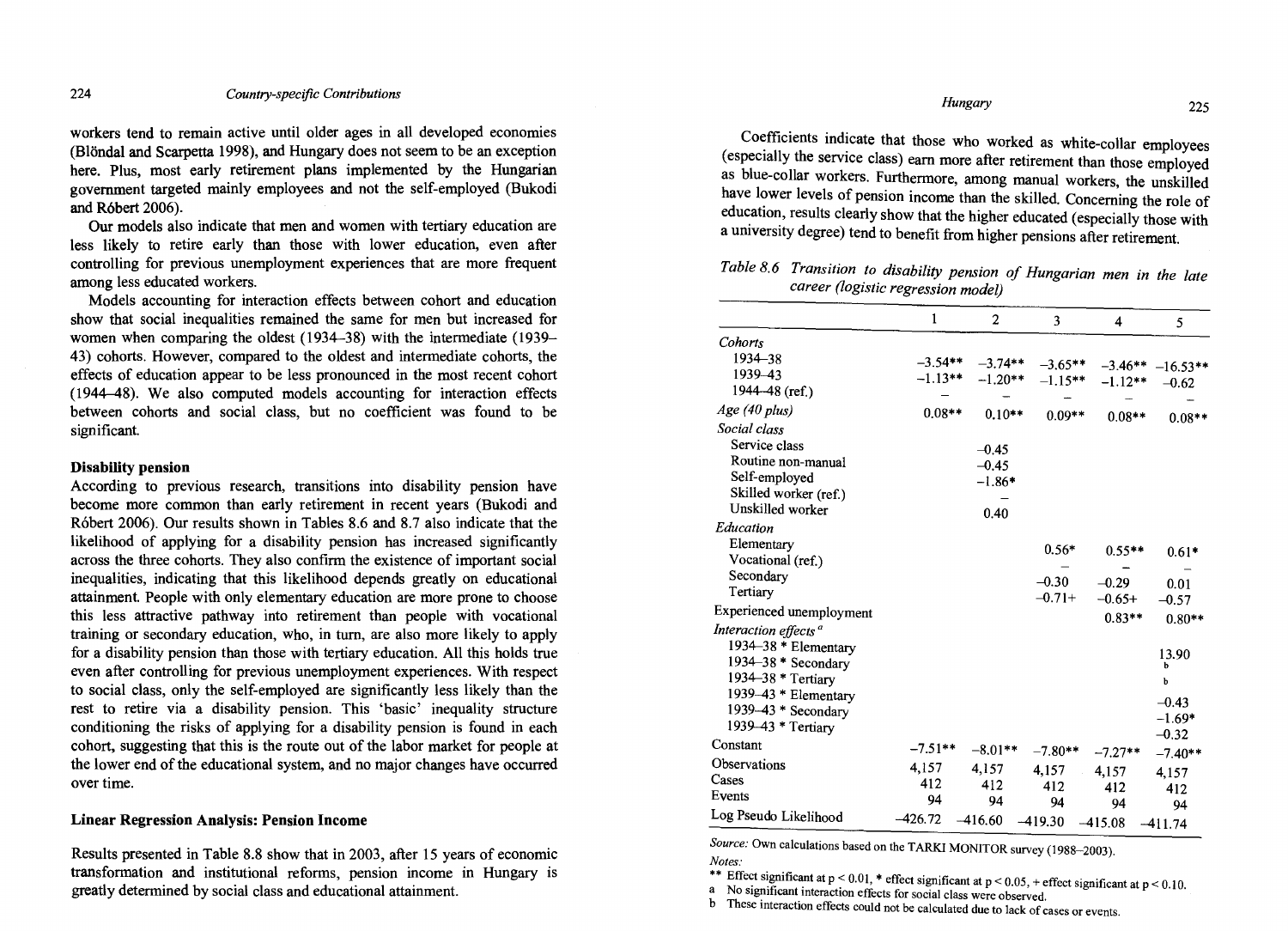Results shown in Table 8.8 confirm that disability schemes provide less income than normal retirement pensions - which is in line with what was anticipated in Table 8.2. They also indicate that those individuals who suffered unemployment prior to their exit from the labor market tend to receive lower income after retirement than those who moved directly from working to retirement or a disability pension.

*Table* 8.7 *Transition to disability pension of Hungarian women in the late career (logis tic regression model)* 

| Cohorts<br>$-2.58*$<br>$-2.80**$<br>$-2.65**$<br>$-2.50*$<br>1934-38<br>$-1.37**$<br>$-1.48$ **<br>$-1.41**$<br>$-1.36**$<br>1939-43<br>1944–48 (ref.)<br>$0.08**$<br>$0.10**$<br>$0.09**$<br>$0.09**$<br>Age (40 plus)<br>Social class<br>0.07<br>Service class<br>0.46<br>Routine non-manual<br>$1.32+$<br>Self-employed<br>Skilled worker (ref.) |                                               |
|-----------------------------------------------------------------------------------------------------------------------------------------------------------------------------------------------------------------------------------------------------------------------------------------------------------------------------------------------------|-----------------------------------------------|
|                                                                                                                                                                                                                                                                                                                                                     | $-15.34**$<br>$-0.44$                         |
|                                                                                                                                                                                                                                                                                                                                                     | $0.08**$                                      |
| $0.86*$<br>Unskilled worker                                                                                                                                                                                                                                                                                                                         |                                               |
| Education<br>0.53<br>$0.56+$<br>Elementary<br>Vocational (ref.)<br>$-0.00$<br>$-0.08$<br>Secondary<br>$-1.69*$<br>$-1.82*$<br>Tertiary<br>$0.70*$<br>Experienced unemployment                                                                                                                                                                       | $0.64+$<br>0.14<br>$-2.14*$<br>$0.68*$        |
| Interaction effects <sup>a</sup><br>1934–38 * Elementary<br>$1934 - 38$ * Secondary<br>1934–38 * Tertiary<br>1939-43 * Elementary<br>1939–43 * Secondary<br>$1939 - 43$ * Tertiary                                                                                                                                                                  | 13.08<br>b<br>b<br>$-1.12$<br>$-1.66$<br>0.95 |
| $-7.88**$<br>$-8.64**$<br>$-8.81**$<br>$-8.14**$<br>Constant                                                                                                                                                                                                                                                                                        | $-7.99**$                                     |
| 4,600<br>4,600<br>4,600<br>4,600<br>Observations<br>526<br>526<br>526<br>526<br>Cases<br>80<br>80<br>80<br>80<br>Events<br>$-374.73$<br>$-377.12$<br>$-383.50$<br>$-388.57$<br>Log Pseudo Likelihood                                                                                                                                                | 4,600<br>526<br>80<br>$-372.63$               |

Source: Own calculations based on the TARKI MONITOR survey (1988-2003).

*Notes:* \*\* Effect significant at p < 0.01, \* effect significant at p < 0.05, + effect significant at p < 0.10.

a No significant interaction effects for social class were observed.

b These interaction effects could not be calculated due to lack of cases or events.

Our models do not provide any evidence pointing to a significant change in the levels of pension income across cohorts or suggesting a trend toward increasing inequalities between different social groups. However, it must be

noted that our possibilities of exploring changes over time and across cohorts are limited, because the only information our data provides on pension income is for the year 2003.

*Table* 8.8 *Monthly pension income (linear regression model)* 

|                             | 1         | 2         | 3         | 4 <sup>a</sup> | 5 <sup>a</sup> |
|-----------------------------|-----------|-----------|-----------|----------------|----------------|
| Cohorts                     |           |           |           |                |                |
| 1929-33                     | $-0.06$   | $-0.05$   | 0.01      | $-0.12*$       | $-0.10$        |
| 1934-38                     | $-0.02$   | 0.03      | $0.07 +$  | $-0.07+$       | $-0.08$        |
| 1939-43                     | $-0.01$   | 0.03      | 0.03      | $-0.07+$       | $-0.07$        |
| 1944-48 (ref.)              |           |           |           |                |                |
| 1949-53                     | $-0.06$   | $-0.09$   | $-0.13*$  | $-0.09$        | $-0.06$        |
| Age of retirement (50 plus) | $0.03**$  | $0.02**$  | $0.01**$  | 0.01           | 0.00           |
| Gender                      |           |           |           |                |                |
| Male (ref.)                 |           |           |           |                |                |
| Female                      |           | $-0.12**$ | $-0.13**$ | $-0.19**$      | $-0.18**$      |
| Social class                |           |           |           |                |                |
| Service class               |           | $0.38**$  |           |                |                |
| Routine non-manual          |           | $0.12**$  |           |                |                |
| Self-employed               |           | $-0.11$   |           |                |                |
| Skilled worker (ref.)       |           |           |           |                |                |
| Unskilled worker            |           | $-0.19**$ |           |                |                |
| Education                   |           |           |           |                |                |
| Elementary                  |           |           | $-0.09**$ | $-0.08*$       | $-0.09$        |
| Vocational (ref.)           |           |           |           |                |                |
| Secondary                   |           |           | $0.26**$  | $0.25**$       | $0.26**$       |
| Tertiary                    |           |           | $0.60**$  | $0.57**$       | $0.58**$       |
| Experienced unemployment    |           |           |           | $-0.28**$      | $-0.12**$      |
| Disability pension          |           |           |           | $-0.13**$      | $-0.28**$      |
| Constant                    | $3.83**$  | $4.49**$  | $4.61**$  | $5.18**$       | $5.20**$       |
| Cases                       | 913       | 913       | 913       | 913            | 913            |
| Log Pseudo Likelihood       | $-604.12$ | $-488.54$ | $-466.99$ | $-436.17$      | $-433.28$      |
| $R^2$                       | 0.07      | 0.28      | 0.31      | 0.36           | 0.35           |

*Source:* Own calculations based on the TARKI MONITOR survey (2003).

*Notes:* 

\*\* Effect significant at  $p < 0.01$ , \* effect significant at  $p < 0.05$ , + effect significant at  $p < 0.10$ .

a Models 4 and 5 accounted for interaction effects between cohorts and education or social class. No significant interaction effects were observed.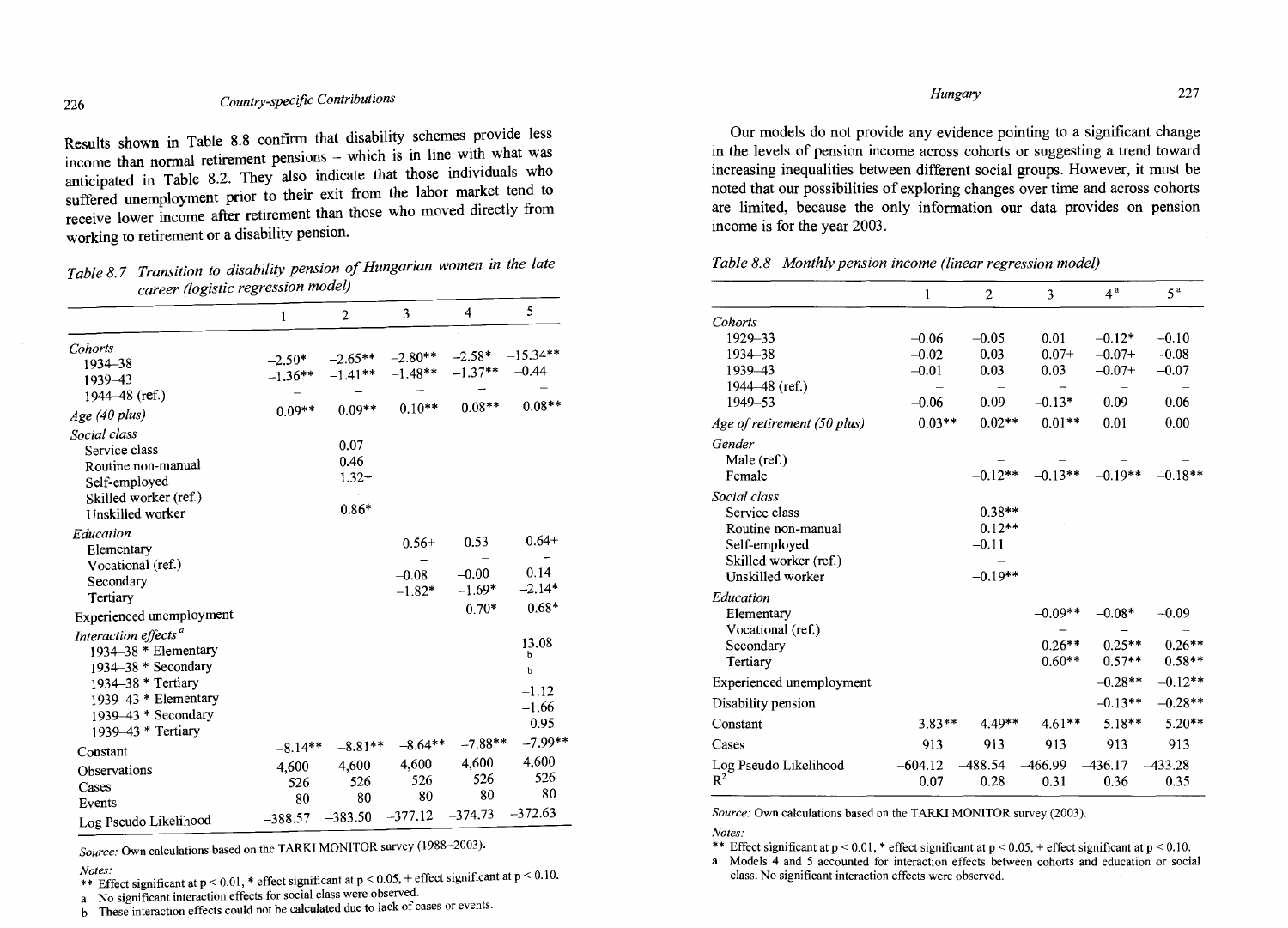## **CONCLUSIONS**

Senior Hungarian workers were confronted with the combined effects of three major social changes within a rather short period of time. First, they experienced the transformation from a socialist to a free market economy, which put to an end the state-led policy of full employment. Second, they suffered the consequences of accelerated de-industrialization, highly conditioned by the process of increasing intemational competition known as globalization. And third, they had to cope with a series of pension reforms aimed at limiting the access to retirement as a consequence of the demographic aging of the Hungarian population. In this study, we have used information from three different cohorts of Hungarian workers to measure the impact of economic transformation, de-industrialization, globalization and pension reforms on their late careers and pension income.

Our comparison between workers of different cohorts confirmed our first three hypotheses: unemployment risks increased over the cohorts (Hl), the likelihood of early retirement decreased (H2) and the probability of applying for disability pension increased (H3). This clearly confirms that governmental policies implemented during the first phase of the transformation period succeeded in channeling large numbers of Hungarian senior workers into retirement and sparing them from unemployment. In our view, these results also prove that as early exit from the labor market into normal retirement became limited by pension reforms, late careers in Hungary have become increasingly unstable and workers are more likely to either suffer unemployment or to claim a disability pension in order to avoid it.

Besides a trend toward increasing instabilities in late careers over time, our research has also confirmed the existence of important social inequalities. We have shown that the risk of unemployment and the likelihood of retirement - in any of its forms, normal early retirement or disability pension - depend significantly on social class and educational attainment (H4 and H5). Evidence has been provided indicating that the service class and the higher educated are significantly less likely to suffer unemployment during their late careers, and also that they are less prone to apply for early retirement or to claim a disability pension. However, our models did not offer results suggesting that the observed social inequalities in late career partems have changed significantly across the cohorts analyzed (H6).

Similar pattems of inequalities were also observed in our analysis of pension income. Pensions were found to be higher among workers of the service class and among workers with a university degree than among the remaining categories of workers (H7). Results have also shown that suffering unemployment prior to retirement and claiming a disability pension rather than a normal early retirement pension are factors strongly associated with

*Hungary* 229

lower pension income (H8 and H9). Finally, we have found neither major differences in pension levels between the three cohorts analyzed (HI0) nor a trend toward increasing social inequalities in pension income (H11).

It is clear to us that the responses implemented by Hungarian institutions and social actors to transform the economy of the country and adapt it to an environment of increasing global competition have greatly shaped the late career pattems of Hungarian workers and buffered the growth of social inequalities. More recent pension reforms – designed to cope with demographic ageing - coincide in time with a period of economic recovery that contributed to alleviating the pressure to dismiss or relocate senior workers. Nevertheless, we would expect that the social inequalities in the incomes of older people will increase in the future with the gap between the least educated and the rest becoming more pronounced. In more recent cohorts, poorly educated workers are less and less likely to accumulate the appropriate amount of 'service time' (Le., years in employment) to be eligible for retirement schemes of any kind, and even if they are eligible, their very low wages will ensure that their pension incomes will be distinctively low. Those predicted trends are surely exacerbated by the current economic crises.

## NOTE

1. The participation of Dr. Alberto Veira-Ramos in this project was possible thanks to a postdoctoral grant provided by the Spanish Ministry of Science and Innovation (MICINN) in cooperation with the Spanish Foundation for Science and Research (FECYT), (ID: 2008- 0886). We would also like to thank Paul Schmelzer for helpful suggestions and comments.

## BIBLIOGRAPHY

- Beck, Ulrich (1992), *Risk Society. Towards a New Modernity,* London: Sage. Blondal, Sveinbjom and Stefano Scarpetta (1998), 'The Retirement Decision in
- OECD Countries', *OECD Working Paper AWP No.* 1.4, Paris: OECD.
- Blossfeld, Hans-Peter (2001), 'Globalization, Social Inequality and the Role of Country-specific Institutions. Open Research Questions in a Leaming Society', in Pedro Conceicao, Manuel V. Heitor and Bengt-Ake Lundvall (eds), *Towards a*  Learning Society: Innovation and Competence Building with Social Cohesion for *Europe,* Oxford: Oxford University Press, pp. 303-24.
- Blossfeld, Hans-Peter, Sandra Buchholz and Dirk Hofácker (2006), *Globalization, Uncertainty, and Late Careers in Society,* New York: Routledge.
- Buchholz, Sandra, Annika Jabsen, Karin Kurz, Julia Marold, Paul Schmelzer and Hans-Peter Blossfeld (2009), 'Globalization, Economic Restructuring and Increasing Uncertainty in Old Age. A Theoretical Framework', *flexCAREER Working Paper, Germany: University of Bamberg.*
- Bukodi, Erzsébet and Péter Róbert (2002), 'Men's Career Mobility in Hungary in the 1990s', *GLOBALIFE Working Paper No. 38*, Germany: University of Bamberg.